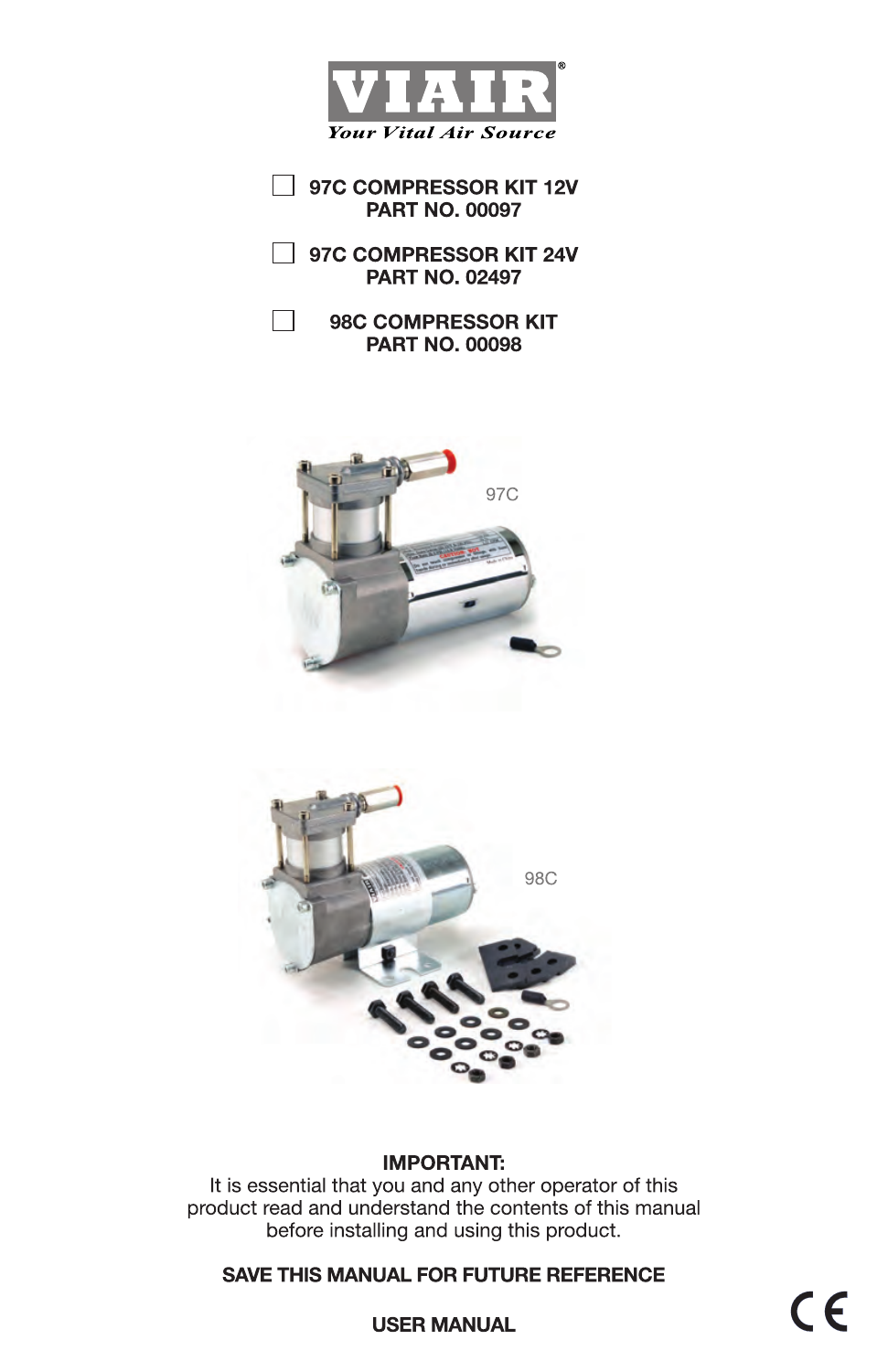# **IMPORTANT SAFETY INSTRUCTIONS**

#### **CAUTION - To reduce risk of electrical shock or electrocution:**

- Do not disassemble. Do not attempt repairs or modifications. Refer to qualified service agencies for all service and repairs.
- Do not use this product in an area where it can fall or be pulled into water or other liquid.
- Do not reach for this product if it has fallen into liquid.
- Use this compressor with 12-volt (P/N: 00097, and 00098) or 24-volt (P/N: 02497) DC systems only.
- This product should never be left unattended during use.

## **WARNING - To prevent injury:**

- Never allow children to operate this compressor. Close supervision is necessary when this compressor is being used near children.
- This compressor will become very hot during and immediately after use. Do not touch any part of this compressor with bare hands during and immediately after use.
- Do not use this product near flames or explosive materials or where aerosol products are being used.
- Do not operate this product where oxygen is being administered.
- Do not pump anything other than atmospheric air.
- Never use this product while sleepy or drowsy.
- Do not use any tools or attachments without first determining maximum air pressure for that tool or attachment.
- Never point any air nozzle or air sprayer toward another person or any part of the body.
- Wear safety glasses or goggles when operating this product.
- Use only in well ventilated areas.

# **INSTALLATION**

Please read and follow the installation instructions carefully to avoid injury or damage to the compressor and your vehicle. Each of our air compressors and parts have been carefully produced and packaged. Before you begin installation, please familiarize yourself with Installation Parts List (Fig. 1) of this manual.

## **Guidelines for Selecting Mounting Location:**

The selection of proper mounting location for your air compressor will help ensure a long and trouble free compressor service life. Please pay close attention to the following guidelines:

- 1. Select a FLAT, UPRIGHT AND SECURE location where the compressor can be mounted.
- 2. To maximize air compressor performance, locate compressor as CLOSE TO THE BATTERY as possible so that length of positive lead wire required is at a minimum.
- 3. Choose mounting location that is as cool as possible and AWAY FROM HEAT SOURCES. The cooler the ambient temperature the less chance the compressor will overheat.
- 4. This compressor is moisture & splash resistant, but NOT WATER PROOF. Do not mount compressor in locations where the unit is likely to come in contact with water.
- 5. If it is necessary to mount the air compressor further away from the battery, such as inside your vehicle or in the bed of your pickup, use a minimum 12 AWG positive lead wire for remote installation. (See wire gauge reference chart)
- 6. Do not mount compressor near areas where flammable liquids are stored.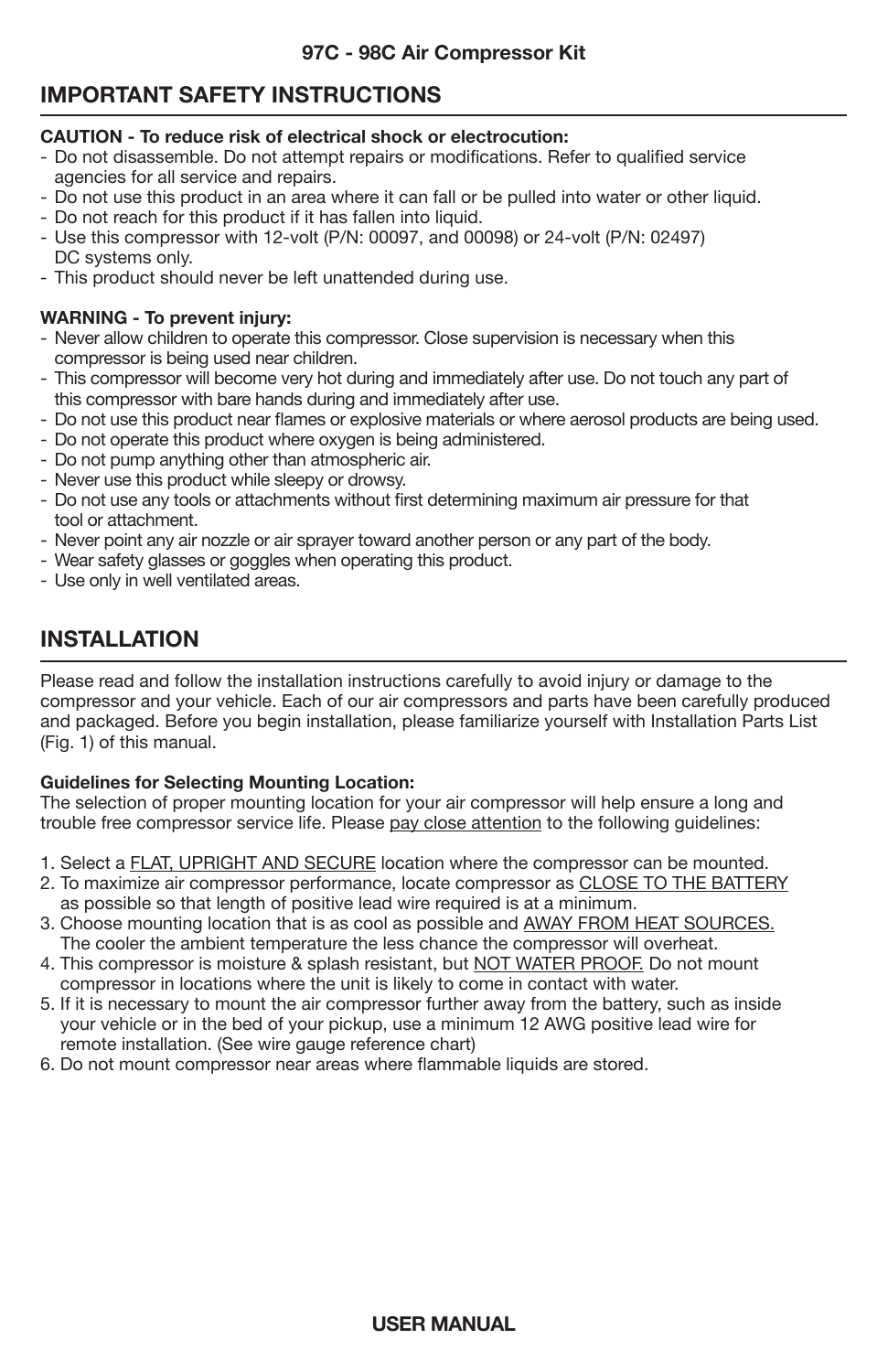## **97C - 98C Air Compressor Kit**

# **MOUNTING AND WIRING**

- 1. Disconnect ground cable from vehicle's battery.
- 2. Temporarily position the air compressor in the location where it will be mounted.
- 3. Route ground wire to the negative post of the battery or to an appropriate grounding point and cut ground wire to length as needed.
- 4. Mount air compressor with the four sets of 13/64" (5 mm) bolts, nuts, washers, and locking washers provided. Use of thread sealant recommended.
- 5. IMPORTANT: Please note, your compressor may have a check valve. DO NOT remove check valve from the unit.
- 6. Connect compressor's positive lead wire to one of the leads of your pressure switch.
- 7. Make sure that your compressor setup is properly fused. For appropriate fuse size, refer to amp draw of compressor in the specifications section of this manual. Round up when choosing a fuse.
- 8. Always locate fuse as close as possible to power source.
- 9. Before connecting to power source, re-check to make sure that all connections are properly connected.
- 10. Connect and test compressor system by running the compressor for a short time to build up pressure in your air tank.
- 11. Once air pressure reaches preset cut out pressure of your pressure switch, the compressor will shut off. Inspect all air line connections for leaks with soap and water solution. If a leak is detected, the air line may not be cut squarely or pushed all the way in. Tighten connections if needed.

# **(Fig. 1) Air Compressor Kit Installation Parts List:**

## **P/N 00097, P/N 02497, & P/N 00098 98C - P/N 00098 (ONLY)**







- A. Ring Terminal (1pc)  $\qquad \qquad$  B. Mounting Bolts (4pcs)
	- C. Flat Washers (8pcs)
	- D. Locking Washers (4pcs)
	- E. Nuts (4pcs)
	- F. Vibration Isolator (4pcs)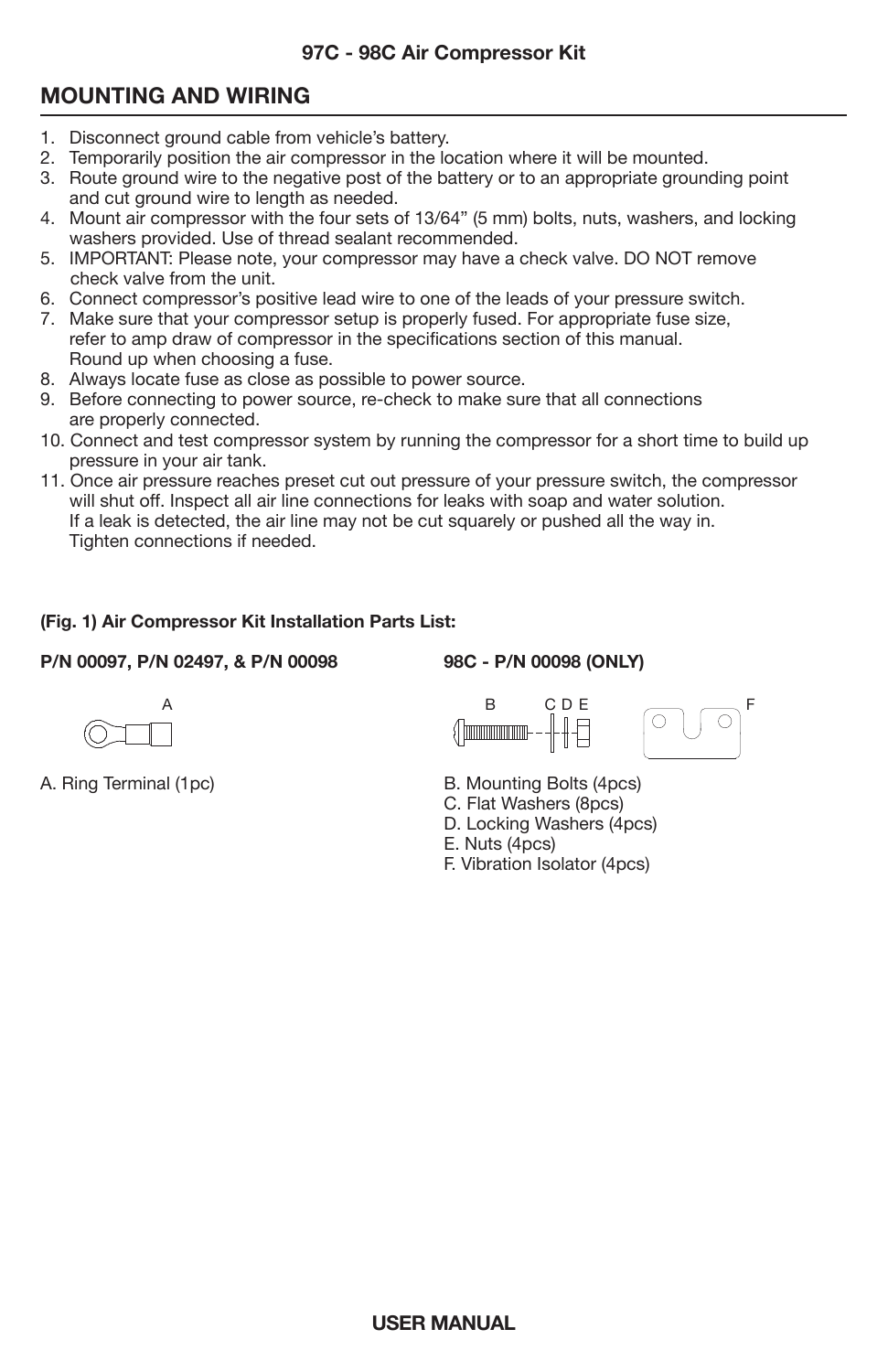# **OPERATING INSTRUCTIONS**

- j 1. **IMPORTANT:** Always operate the compressor at or below the MAXIMUM PRESSURE RATING of the compressor. Please refer to Application & Specifications Sections of this manual for details.
- 2. Always observe the MAXIMUM DUTY CYCLE of the air compressor. Refer to Compressor Applications and Specifications Sections of this manual for details. Operation exceeding maximum pressure ratings and/or duty cycle will result in damage to the air compressor.
- 3. To prevent discharge of your vehicle's battery, and enhance performance, ALWAYS keep the vehicle's engine running while using the compressor.

# **MAINTENANCE & REPAIRS**

- 1. Periodically check all electrical and fitting connections. Clean and tighten as needed.
- 2. Periodically check all mounting screws. Tighten as needed.
- 3. Regularly clean dust and dirt from compressor cooling fins and motor housing.
- 4. Your air compressor is equipped with permanently lubricated, maintenance-free motor. Never try to lubricate compressor.
- 5. All repairs should be performed by Manufacturer or Manufacturer's Authorized Service Agencies only.

#### **CAUTION:**

Never touch the air compressor or fittings connected to the air compressor with bare hands during or immediately after use. The compressor will become very hot during and after use. If necessary, wear heat resistant gloves.

## **PLEASE NOTE:**

Use thread sealant for proper installation. Thread tape is not recommended. Properly sealed, recommended torque for 1/8" NPT fittings is 10 to 11 ft. lbs.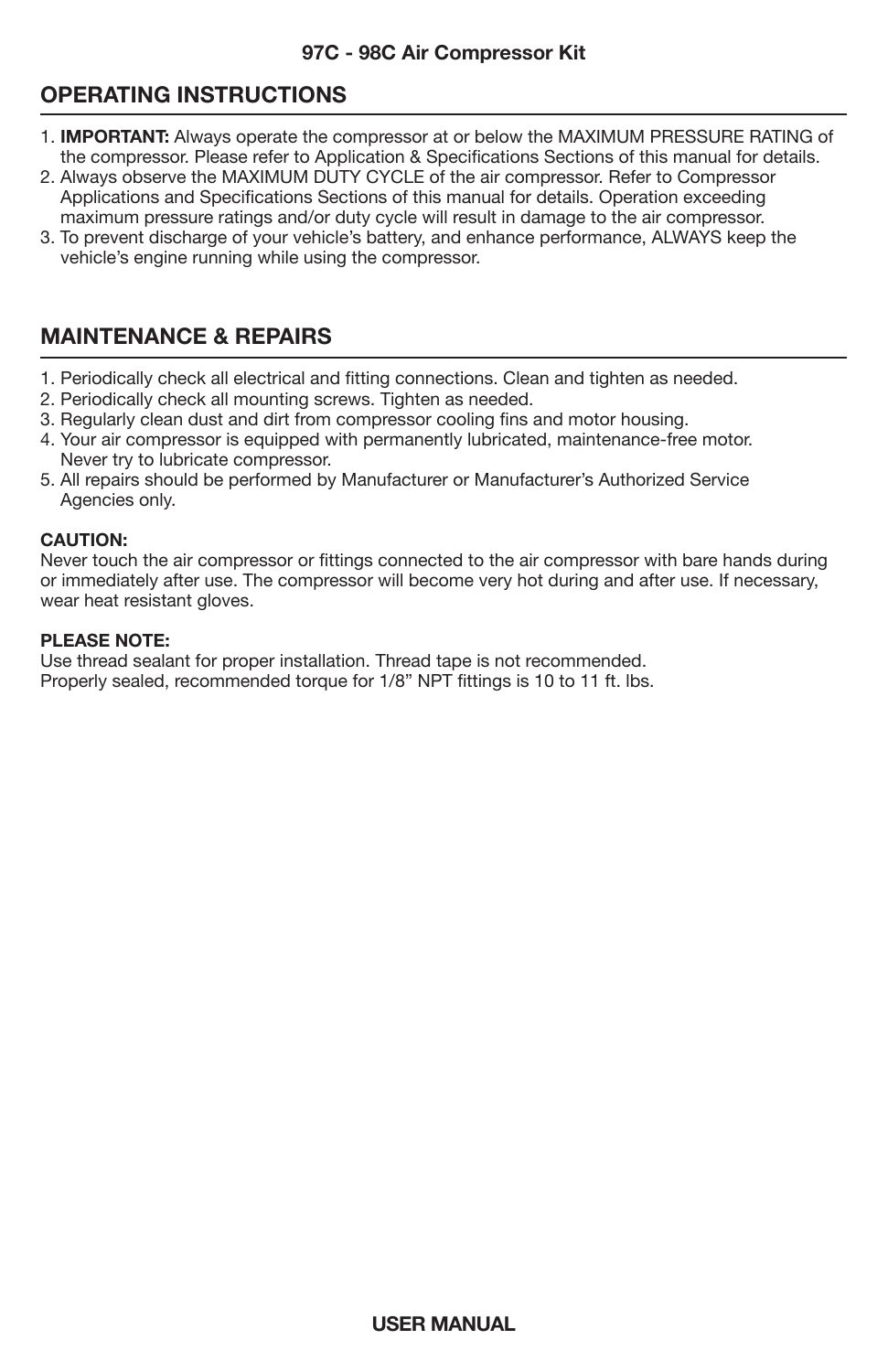# **SPECIFICATIONS**

• Part No. 00097 / 97C 12V Air Compressor

| Motor Voltage:                      | 12 Volts                 |
|-------------------------------------|--------------------------|
| Max. Current Consumption:           | 12 Amps                  |
| Recommended Fuse:                   | 20 Amps                  |
| Motor Type:                         | Permanent Magnetic       |
| Max. Working Pressure:              | 130 PSI                  |
| Max. Duty Cycle (@ 72°F & 100 PSI): | 10%                      |
| Max. Ambient Temperature:           | $158^\circ F$            |
| Min. Ambient Temperature:           | $-40^{\circ}$ F          |
| Dimensions:                         | $5.6"$ L x 2.2"W x 4.4H" |
| Net Weight:                         | 2.25 Lbs.                |

• Part No. 02497 / 97C 24V Air Compressor

| Motor Voltage:                      | 24 Volts                 |
|-------------------------------------|--------------------------|
| Max. Current Consumption:           | 7 Amps                   |
| Recommended Fuse:                   | 15 Amps                  |
| Motor Type:                         | Permanent Magnetic       |
| Max. Working Pressure:              | <b>130 PSI</b>           |
| Max. Duty Cycle (@ 72°F & 100 PSI): | 10%                      |
| Max. Ambient Temperature:           | $158^\circ F$            |
| Min. Ambient Temperature:           | $-40^{\circ}$ F          |
| Dimensions:                         | $5.6"$ L x 2.2"W x 4.4H" |
| Net Weight:                         | 2.25 Lbs.                |

• Part No. 00098 / 98C Air Compressor

| Motor Voltage:                      | 12 Volts              |
|-------------------------------------|-----------------------|
| Max. Current Consumption:           | 12 Amps               |
| Recommended Fuse:                   | 20 Amps               |
| Motor Type:                         | Permanent Magnetic    |
| Max. Working Pressure:              | 130 PSI               |
| Max. Duty Cycle (@ 72°F & 100 PSI): | 10%                   |
| Max. Ambient Temperature:           | $158^{\circ}$ F       |
| Min. Ambient Temperature:           | $-40^{\circ}$ F       |
| Dimensions:                         | 5.6"L x 3.1"W x 4.7H" |
| Net Weight:                         | 2.55 Lbs.             |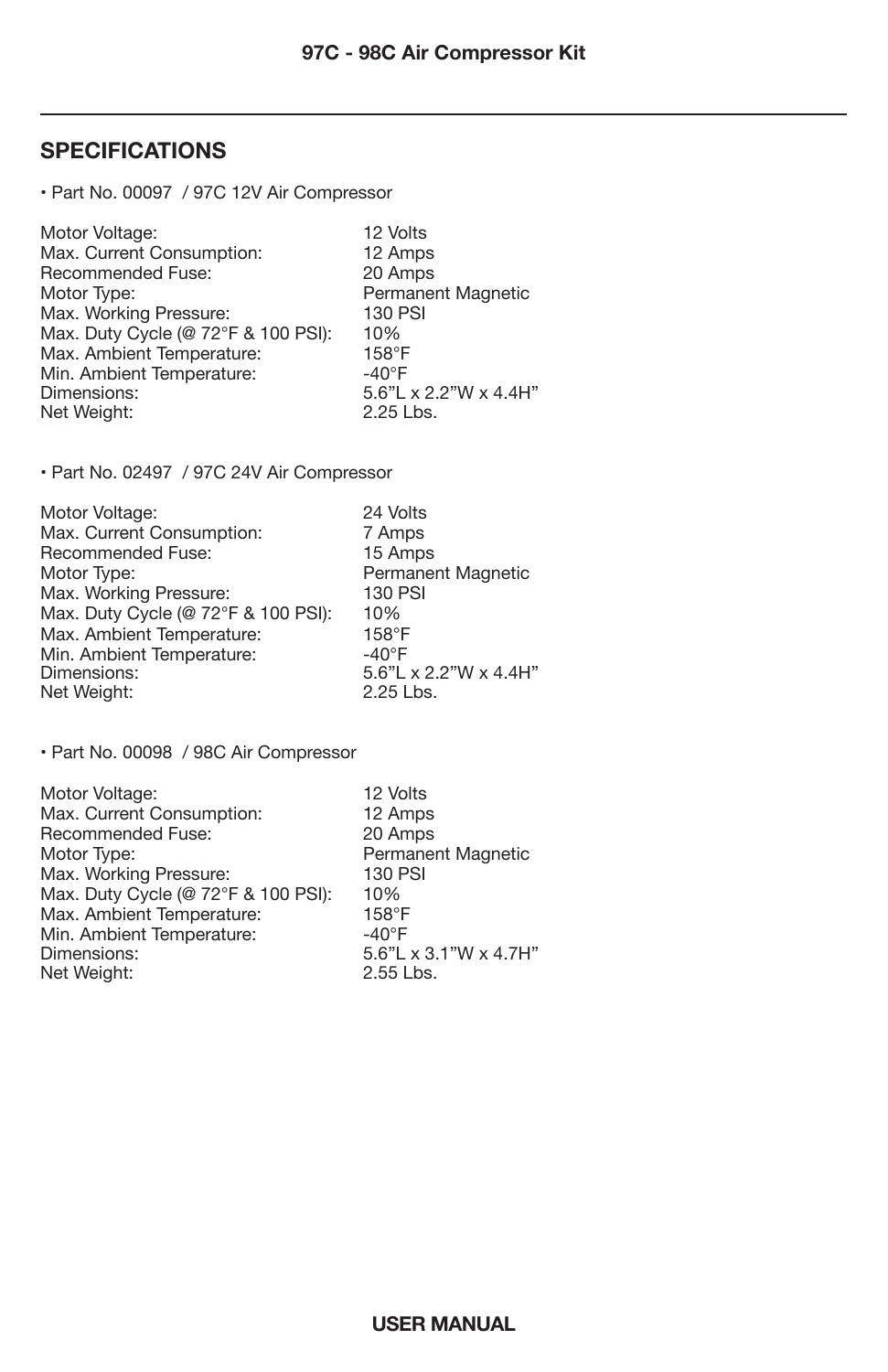# **COMPRESSOR APPLICATION GUIDE**

To ensure that you get the highest level of satisfaction from your compressor performance, refer to information below:

## **VIAIR COMPRESSOR REFERENCE CHART**

| <b>COMPRESSOR SERIES</b> | DUTY CYCLE<br>(100 PSI @ 72°F) | <b>MAX. WORKING PRESSURE</b> |
|--------------------------|--------------------------------|------------------------------|
| 090 SERIES               | 9%                             | <b>120 PSI</b>               |
| 092 SERIES               | 9%                             | <b>120 PSI</b>               |
| 095 SERIES               | 9%                             | <b>120 PSI</b>               |
| 097 SERIES               | 10%                            | 130 PSI                      |
| 098 SERIES               | 10%                            | <b>130 PSI</b>               |
| 100 SERIES               | 15%                            | 130 PSI                      |
| 250 IG SERIES            | 100%                           | <b>150 PSI</b>               |
| 275 SERIES               | 25%                            | <b>150 PSI</b>               |
| 280 SERIES               | 30%                            | <b>150 PSI</b>               |
| 325 SERIES               | 33%                            | 150 PSI                      |
| 330 IG SERIES            | 100%                           | <b>150 PSI</b>               |
| 350 SERIES               | 100%                           | <b>150 PSI</b>               |
| 380 SERIES               | 100%                           | 200 PSI                      |
|                          | *55%                           |                              |
| 400 SERIES               | 33%                            | <b>150 PSI</b>               |
| 420 SERIES               | 33%                            | <b>150 PSI</b>               |
| 444 SERIES               | 100%                           | 200 PSI                      |
|                          | *50%                           |                              |
| 450 SERIES               | 100%                           | <b>150 PSI</b>               |
| 450 IG SERIES            | 100%                           | <b>150 PSI</b>               |
| 460 SERIES               | 100%                           | <b>150 PSI</b>               |
| 480 SERIES               | 100%                           | 200 PSI                      |
|                          | *50%                           |                              |

*\*Duty Cycle at 200 PSI and 72°F.*

#### **ABOUT COMPRESSOR DUTY CYCLE:**

Duty cycle refers to the amount of time a compressor can be
operated in a given time period at 100 PSI, and a standard ambient temperature of 72° F. It is commonly expressed in percentage format: Compressor on time  $\div$  (on time  $+$  off time) = Duty Cycle %.

| <b>ONE-HOUR DUTY CYCLE</b> | <b>MINUTES ON /</b>      |
|----------------------------|--------------------------|
| $(100$ PSI @ 72°F)         | <b>MINUTES OFF</b>       |
| 9%                         | 5 Min. On / 55 Min. Off  |
| 10%                        | 6 Min. On / 54 Min. Off  |
| 15%                        | 9 Min. On / 51 Min. Off  |
| 20%                        | 12 Min. On / 48 Min. Off |
| 25%                        | 15 Min. On / 45 Min. Off |
| 30%                        | 18 Min. On / 42 Min. Off |
| 33%                        | 20 Min. On / 40 Min. Off |
| 50%                        | 30 Min. On / 30 Min. Off |
| 100%                       | 1 Hour Run Time          |

**NOTE:** All compressors, regardless of rated duty cycle, require sufficient rest time in between cycles to allow for partial or complete heat dissipation. Heat dissipation rates may vary depending on ambient temperatures and operating conditions.

#### **ABOUT RATED WORKING PRESSURE:**

To ensure trouble free service life of your compressor, always operate compressor within rated working pressure of the compressor. Never use a pressure switch with a higher cut-off pressure than compressor's rated working pressure.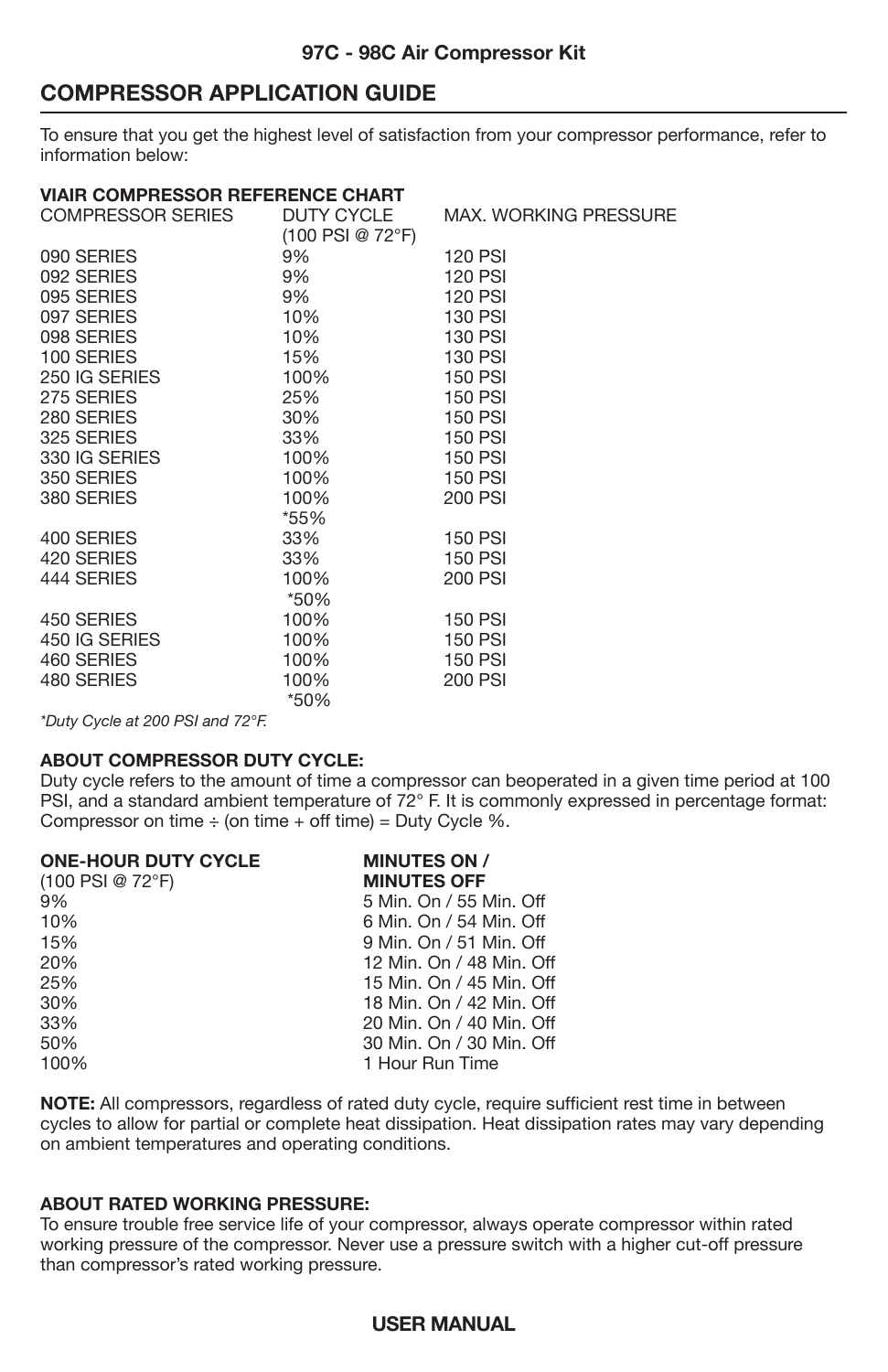## **97C - 98C Air Compressor Kit**

# **TROUBLESHOOTING GUIDE:**

| PROBLEM:                                                                         | <b>CORRECTIVE ACTION</b><br>POSSIBLE CAUSE(S)                                                                                            |                                                                                                                                                                                                            |  |
|----------------------------------------------------------------------------------|------------------------------------------------------------------------------------------------------------------------------------------|------------------------------------------------------------------------------------------------------------------------------------------------------------------------------------------------------------|--|
| Tank pressure drops when<br>compressor(s) shut off                               | 1. Loose drain cock<br>2. Check valve leaking<br>3. Loose connections                                                                    | 1. Tighten drain cock<br>2. Replace check valve or<br>compressor<br>3. Check all connections with<br>soap and water solution<br>and tighten                                                                |  |
| Compressor runs<br>continuously and air flow<br>lower than normal                | 1. Excessive air usage<br>2. Loose connections<br>3. Worn piston ring or inlet valve.<br>4. Clogged air filter element                   | 1. Decrease air usage<br>2. Check all connections with<br>soap and water solution<br>and tighten.<br>3. Replace compressor<br>4. Replace air filter element                                                |  |
| Compressor runs<br>continuously causing<br>safety valve (if equipped)<br>to open | 1. Faulty pressure switch<br>2. Defective safety valve                                                                                   | 1. Replace pressure switch<br>2. Replace safety valve                                                                                                                                                      |  |
| Excessive moisture in<br>discharge                                               | 1. Excessive water in air tank<br>2. High humidity                                                                                       | 1. Drain tank, tilt tank to drain.<br>Drain tank more frequently<br>2. Move compressor to area<br>with less humidity, or use<br>water separator                                                            |  |
| Compressor will not run                                                          | 1. No power, or power switch<br>in OFF position<br>2. Blown fuse<br>3. Faulty pressure switch<br>(if hooked up to a<br>pressure switch). | 1. Make sure compressor<br>switch is ON<br>2. Disconnect compressor<br>from power source, replace<br>fuse. (Refer to Specifications<br>section for correct<br>fuse amperage)<br>3. Replace pressure switch |  |
| Excessive knocking<br>or rattling                                                | 1. Loose mounting bolts<br>2. Worn bearing on eccentric or<br>motor shaft<br>3. Cylinder or piston ring is worn                          | 1. Tighten bolts<br>2. Replace bearing or<br>piston assembly<br>3. Replace piston or compressor                                                                                                            |  |

## **CAUTION: NEVER DISASSEMBLE COMPRESSOR WHILE COMPRESSOR IS PRESSURIZED.**